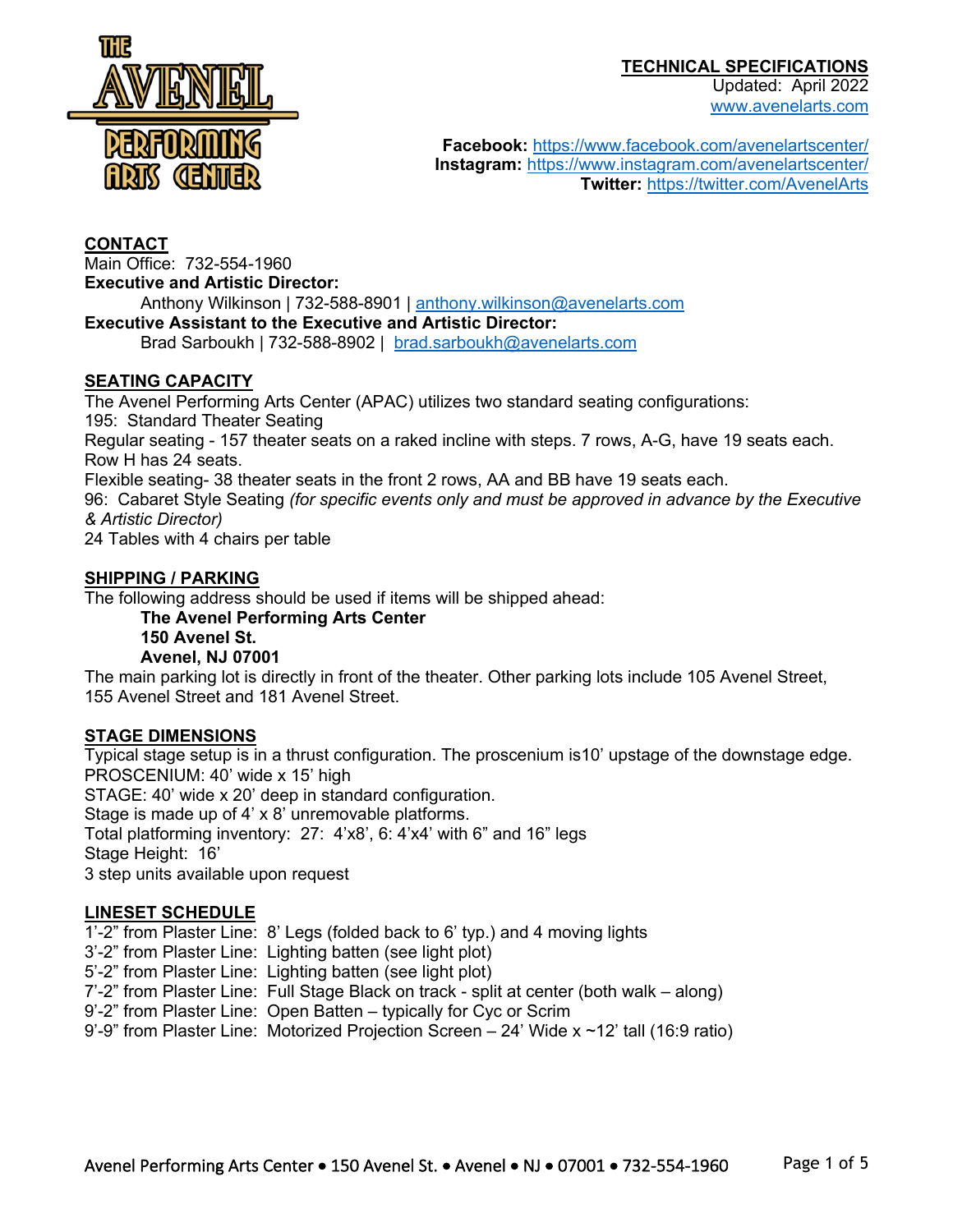

Updated: April 2022 www.avenelarts.com

**Facebook:** https://www.facebook.com/avenelartscenter/ **Instagram:** https://www.instagram.com/avenelartscenter/ **Twitter:** https://twitter.com/AvenelArts

## **RIGGING**

OVER STAGE RUNNING SIDE TO SIDE: (5) dead hung 1.5" Schedule 40 steel battens: 39' long – 15'-6" from floor (-16" from stage) OVER SEATING RUNNING SIDE TO SIDE: (9) DEAD HUNG Schedule 40 steel battens: 39' long – 21' from floor OVER SEATING RUNNING FRONT TO BACK: (9) DEAD HUNG Schedule 40 steel battens: 45'-4" long – 21' from floor

# **MISCELLANEOUS EQUIPMENT**

Baldwin: 7' Grand *(on stage only)* Tama Imperialstar 6-piece Drum Set: Bass drum: 22x16", Rack Toms: 10x7", 12x8" Floor toms: 14x13", 16x15", Snare: 14x5" 14" hi-hats, 16" crash, 20" ride Drum floor pad 5 panel Drum Shield Guitar Amp: Fender Champion 100: 2x12" Bass Amp: Eden EC210 180W 2x10" 4' tables (4), 6' tables (4) Music Stands with stand lights (6) 10' sections pipe and drape (2)

# **DRESSING ROOMS**

APAC has 2 dressing rooms each comfortably accommodating 4-6 people. Each dressing room is equipped with a mirror, counter and 4 chairs. Wardrobe racks available. There is also a bathroom with shower off each dressing room. The green room seats 6-8 and has a washer / dryer and refrigerator. Program audio and video is distributed via ceiling loudspeakers and 4K/UHD TVs. \*\*Backstage hallway only permits for 20 people max\*\*

### **MERCHANDISING**

All merchandise sales are done in a designated area near the Box Office in the main lobby. A merchandise seller can be arranged with advanced notice.

# **STAFF**

Local 21 IATSE stagehands upon request. This may include sound and lighting operators and/or designers, stagehands/loaders, or follow spot operators, as needed.

### **CURTAINS BAR AND RESTAURANT**

Curtains is a full-service restaurant within the building which seats 65. The restaurant has a liquor license and is open before, during intermission, and after each performance. Catering can be provided upon request.

*\*\*Absolutely no outside food or beverage allowed on premises\*\**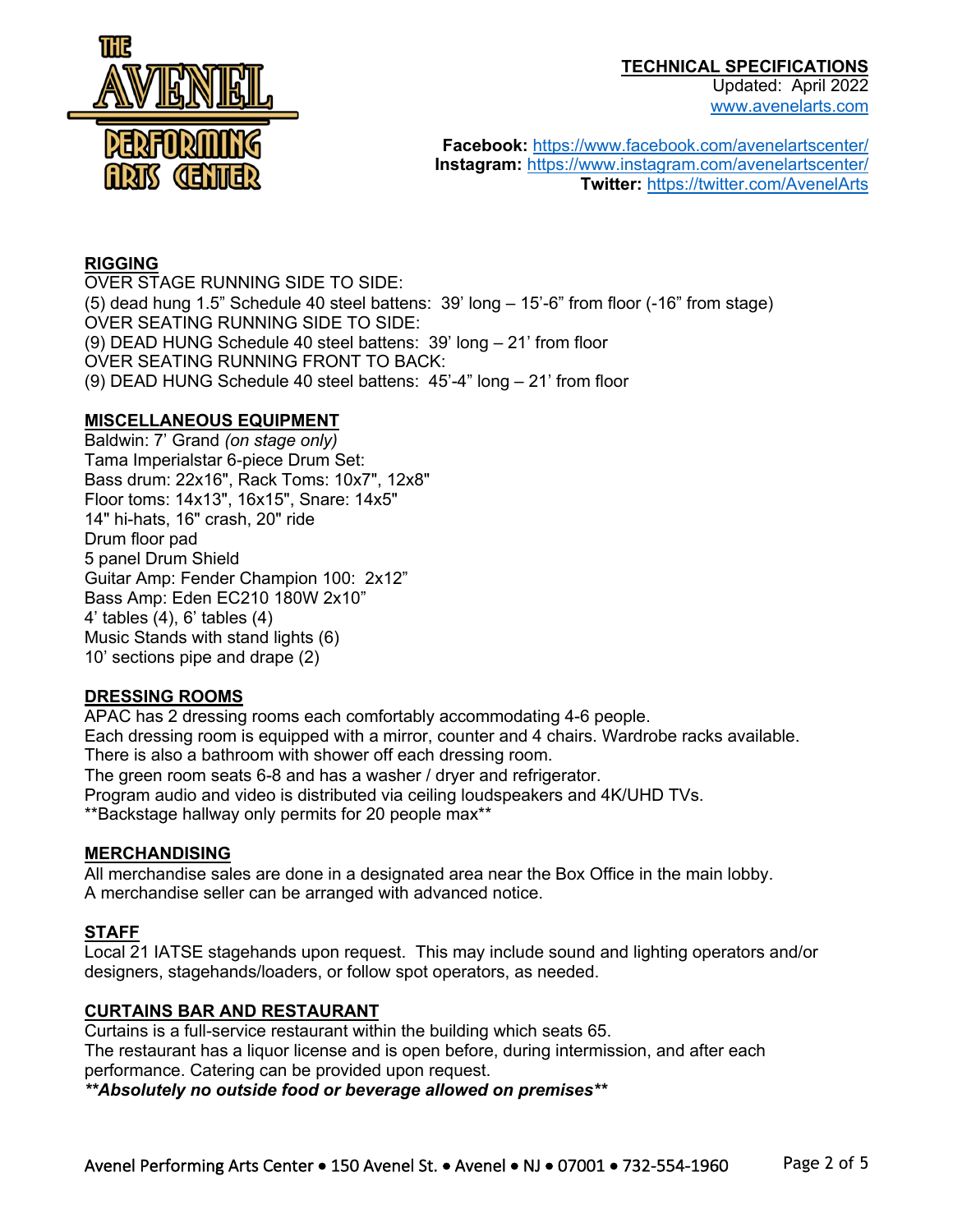

Updated: April 2022 www.avenelarts.com

**Facebook:** https://www.facebook.com/avenelartscenter/ **Instagram:** https://www.instagram.com/avenelartscenter/ **Twitter:** https://twitter.com/AvenelArts

#### **PROJECTION**

The theater is equipped with a 12k lm. Panasonic Laser HD Projector which front projects onto a 24' motorized projection screen (16:9 ratio) against the upstage wall. The projector will also cover the area of the back wall cyc. An HD-BaseT Switcher provides switching of video and computer sources, enabling inputs from the stage, control room and other locations. A Blu Ray/Digital Media player is also connected to the projection system.

Audio pertaining to projected media can be sent via 6ea surround loudspeakers.

# **AUDIO**

APAC has the following in house Audio PA:

Mix position is in the booth with retractable windows that opens approx. 6' wide, 40' from the stage. Main stage console:

Midas Pro2/Digital Heritage, 64ch Mix-Engine, includes 48x16 Stage I/O and Amplifier Rack digital/analog I/O units. 96KHz Mixing with full-fidelity 96k AES all-digital drivelines to PA and Monitors. Loudspeakers, processing, and amplification:

D&B audiotechnik Vi10P, Left-Center-Right Main (1 each, permanent)

D&B audiotechnik Bi6-SUB Subwoofers, Left and Right (2 each, permanent)

D&B audiotechnik 5S Front-Fills (4)

D&B audiotechnik D80 DSP/Amplifier (PA) (1)

D&B audiotechnik D20 Amplifiers (for front fills and monitors) (2)

Tannoy VX5.2 Surround Loudspeakers (6, permanent)

Additional monitors:

Tannoy VXP12 powered monitors (5)

Tannoy VXP8 powered monitors (2)

D&B audiotechnik M4 professional stage monitor (6)

### **PORTABLE CONSOLE**

Allen & Heath, SQ-5 16ch Mix-Engine, loudspeakers, processing, and amplification: D&B audiotechnik E12D, Left-Right high-fidelity point-source Loudspeakers, 110x50. (1 each) D&B audiotechnik B6-SUB Subwoofers, Left and Right d&b audiotechnik D12 DSP/Amplifiers (1 each)

### **PLAYBACK**

Tascam 400 U CD/Digital Media Player (2) Mac Book Pro: playback, QLAB 4k Blu Ray Player Tascam DA3000 HiRes Audio recorder / player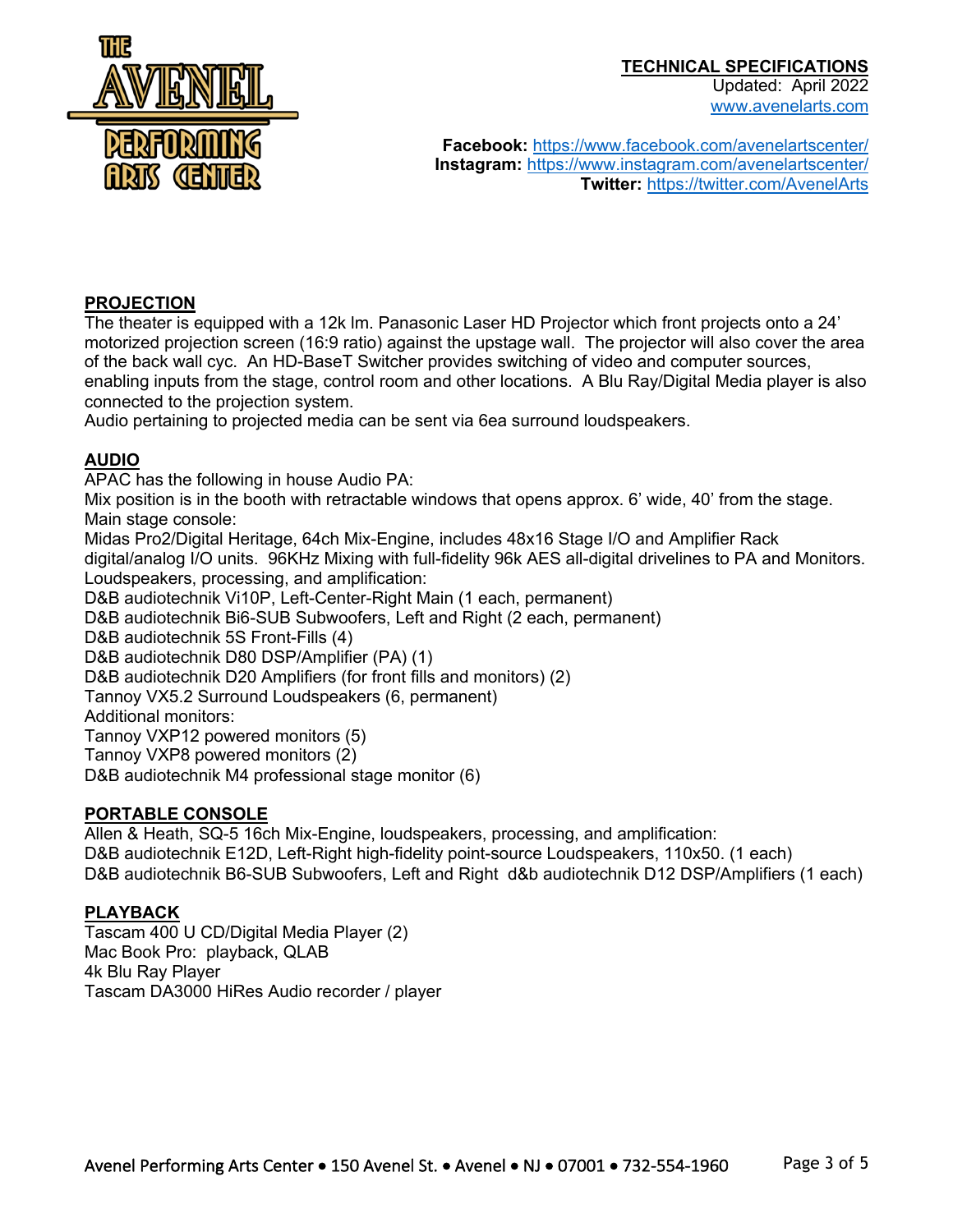

Updated: April 2022 www.avenelarts.com

**Facebook:** https://www.facebook.com/avenelartscenter/ **Instagram:** https://www.instagram.com/avenelartscenter/ **Twitter:** https://twitter.com/AvenelArts

# **WIRELESS MICROPHONES**

Sennheiser receivers with boosted antennae. (8) Sennheiser Evolution hand-held vocal w/ 835 transmitters. (8) Sennheiser Evolution Wireless belt pack mic. w/ lavalier transmitters. (8) Sennheiser receivers with standard antennae. (2) Sennheiser Evolution Wireless belt pack mic. w/ lavalier transmitters. (2) DPA 4061 hi-fidelity, heavy-duty lavaliere microphones. (8) DPA Dfine hi-fidelity, head worn microphone. (1) Countryman E6 Omni head worm microphone. (1) Head set accessories for lavaliers. (8) Portable rack (1) with ART MX 622 mixer and Sennheiser 835 receivers. (2) Sennheiser Evolution hand-held vocal w/ 835 transmitters. (1) Sennheiser Evolution Wireless belt pack mic. w/ lavalier transmitters. (1)

#### **WIRED MICROPHONES**

Shure SM58LC Dynamic Vocal Microphone (6) 6: Shure SM-57 Dynamic Instrument Microphone (6) Neumann KMS105 Handheld Condenser (1) Pair: Neumann KM184 Condenser Instrument Microphone Audix DP4, Drum Microphone Kit (2) Sennheiser E914 Condenser Instrument Microphone, drum overheads (4) Sennheiser e609-Silver Dynamic Inst. Microphone, Horns, Guitar Amp (2) DPA VO4099-DC-1-199-G Acoustic Guitar Microphone, DPA Core (2) DPA VO4099-DC-1-201-B Acoustic Bass Microphone, DPA Core (1) Earthworks PM40 Piano stereo mic kit (1, permanent) Cascade X15L Stereo Ribbon Microphone, House Live Mic (1, permanent) Shure PCC 160 Boundary microphone

### **ACCESSORIES**

K&M Professional mic stands, Short/Medium/Tall-Booms, straight-stands Canare Quad Microphone Cables, assorted, 30', 50' Assorted Stage sub-snakes Radial JDI Direct Box w/Jensen transformer (5) Radial JDI-Stereo Direct Box w/Jensen transformers (2) Radial SB5 Stage-bug for iPad/Laptop interface (1)